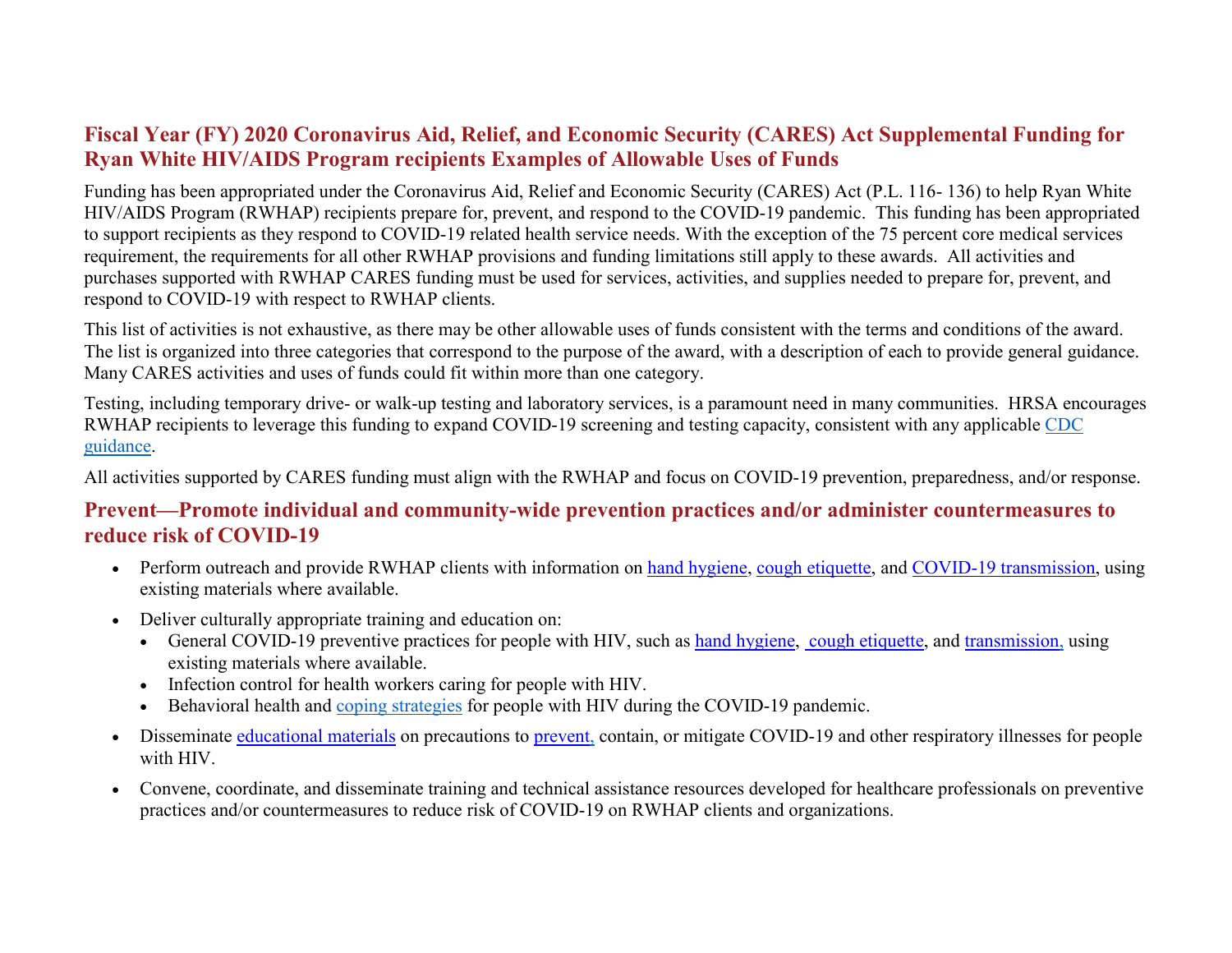- Administer COVID-19 therapeutics and vaccines when available for people with HIV.
- Purchase cleaning supplies to disinfect patient contact areas and contract with cleaning services if needed.

## **Prepare—Enhance readiness, training, and services to respond to COVID-19**

- • Review, update, and/or implement your emergency operations plan, including plans to address surge capacity and potential provider and other staff absenteeism.
- Hire and/or contract with additional providers and/or other personnel to support increased service demand due to COVID-19.
- hygiene, and appropriate use of personal protective equipment. RWHAP recipients may consider using the Centers for Disease hygiene, and appropriate use of personal protective equipment. RWHAP recipients may consider using the Cent<br>Control and Prevention's (CDC) <u>pre-pandemic training</u> [@](https://bphc.hrsa.gov/hrsaexitdisclaimer.html) for influenza, which is recommended for COVID-19. • Provide training for all staff on [infection control procedures,](https://www.cdc.gov/coronavirus/2019-ncov/infection-control/control-recommendations.html?CDC_AA_refVal=https%3A%2F%2Fwww.cdc.gov%2Fcoronavirus%2F2019-ncov%2Fhcp%2Finfection-control.html) including administrative rules and engineering controls, environmental
- Strengthen partnerships with local and state public health authorities, and clinical and community-based organizations.
- Review your infection control plan and make necessary adjustments to align with CDC Guidelines for Environmental Infection [Control in Health-Care Facilities](https://www.cdc.gov/mmwr/PDF/rr/rr5210.pdf) (PDF - 1.1 MB).
- Create new and enhance existing preparedness and response workflows to embed [CDC guidelines](https://www.cdc.gov/coronavirus/2019-ncov/healthcare-facilities/guidance-hcf.html) and [recommendations,](https://www.cdc.gov/coronavirus/2019-ncov/healthcare-facilities/steps-to-prepare.html) which may require role/task reassignment.
- Train staff, establish workflows, and designate separate space to screen RWHAP clients prior to entering communal areas of facilities so that those who may have COVID-19 can be isolated.
- Train staff, establish workflows, and designate separate space for clinical and administrative services for RWHAP clients under investigation and those testing positive, including temporary and non-fixed barriers.
- Enhance partnerships with organizations delivering services to RWHAP clients without housing and/or prepare for expansion of or increased need for reliance on RWHAP-supported housing and related services.
- Embed [CDC guidance](https://www.cdc.gov/coronavirus/2019-ncov/healthcare-facilities/guidance-hcf.html) into electronic health records (EHRs) clinical decision support tools.
- Enhance website and social media feeds to include patient self-assessment tools and facilitate access to telemedicine visits.
- Develop or enhance telemedicine infrastructure to optimize virtual care, including increased capacity to assess RWHAP clients with symptoms.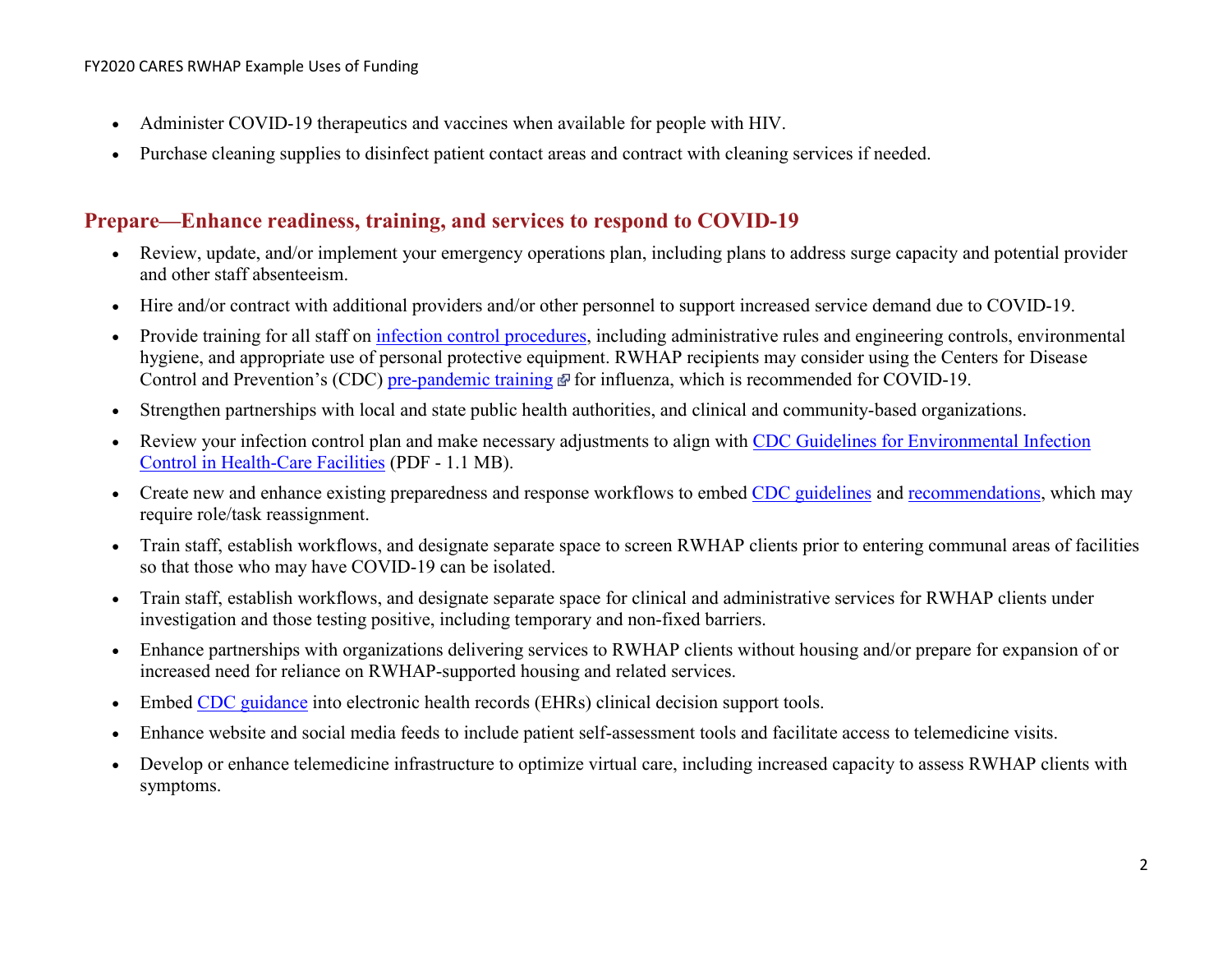- Enhance health information exchange capacity to support communications with public health partners, centralized assessment locations, and other health care providers, and/or to support transitions in care (e.g., to and from hospitals).
- Enhance technology to support tracking, sharing, and reporting capacity.
- • Provide increased technical assistance to address changes in RWHAP client eligibility and recertification processes and formulary/medication management in response to the pandemic.
- Provide technical assistance, workforce development, training, consultation, and capacity development for RWHAP recipients and personnel.
- Strengthen partnerships with regional and national AETC recipients, RWHAP Part A and B recipients, local and state public health authorities, HRSA-funded health centers and community-based organizations.
- Provide clinical consultation on the management of occupational exposure to COVID-19 for healthcare workers treating people with HIV, including but not limited to:
	- **•** [Infection Control.](https://www.cdc.gov/mmwr/PDF/rr/rr5210.pdf) Note: RWHAP recipients may consider using the Centers for Disease Control and Prevention's (CDC) [pre](https://www.train.org/cdctrain/course/1051645/)[pandemic training](https://www.train.org/cdctrain/course/1051645/)  $\mathbb{F}$  for influenza, which is recommended for COVID-19.
	- [Personal Protective Equipment](https://www.cdc.gov/coronavirus/2019-ncov/hcp/ppe-strategy/) (PPE);
	- how to properly [don, use, and doff PPE;](https://www.cdc.gov/hai/pdfs/ppe/PPE-Sequence.pdf)
	- Performing aerosol-generating procedures;
	- [Standard and Transmission-Based Precautions;](https://www.cdc.gov/coronavirus/2019-ncov/infection-control/control-recommendations.html) and
	- When to contact Occupational Health Services.
- Promote resources for healthcare professionals preparing for patients with suspected or confirmed COVID-19.
- Purchase additional medical supplies (e.g., thermometers, pulse oximeter) needed for triage and testing areas.

## **Respond—Assess, test, diagnose, treat, and limit spread of COVID-19**

- Support increased capacity for RWHAP client triage, testing (including drive- or walk-up testing) and laboratory services, and assessment of symptoms, including by telephone, text monitoring systems, or videoconference through extended operating hours, enhanced telephone triage capacity, digital applications, and additional providers and other personnel.
- Support the enhancement of telehealth infrastructure at clinical sites to perform triage, care, and follow-up via telehealth, including with RWHAP clients in community settings, with unstable or no housing, in homes, public housing, and other locations.